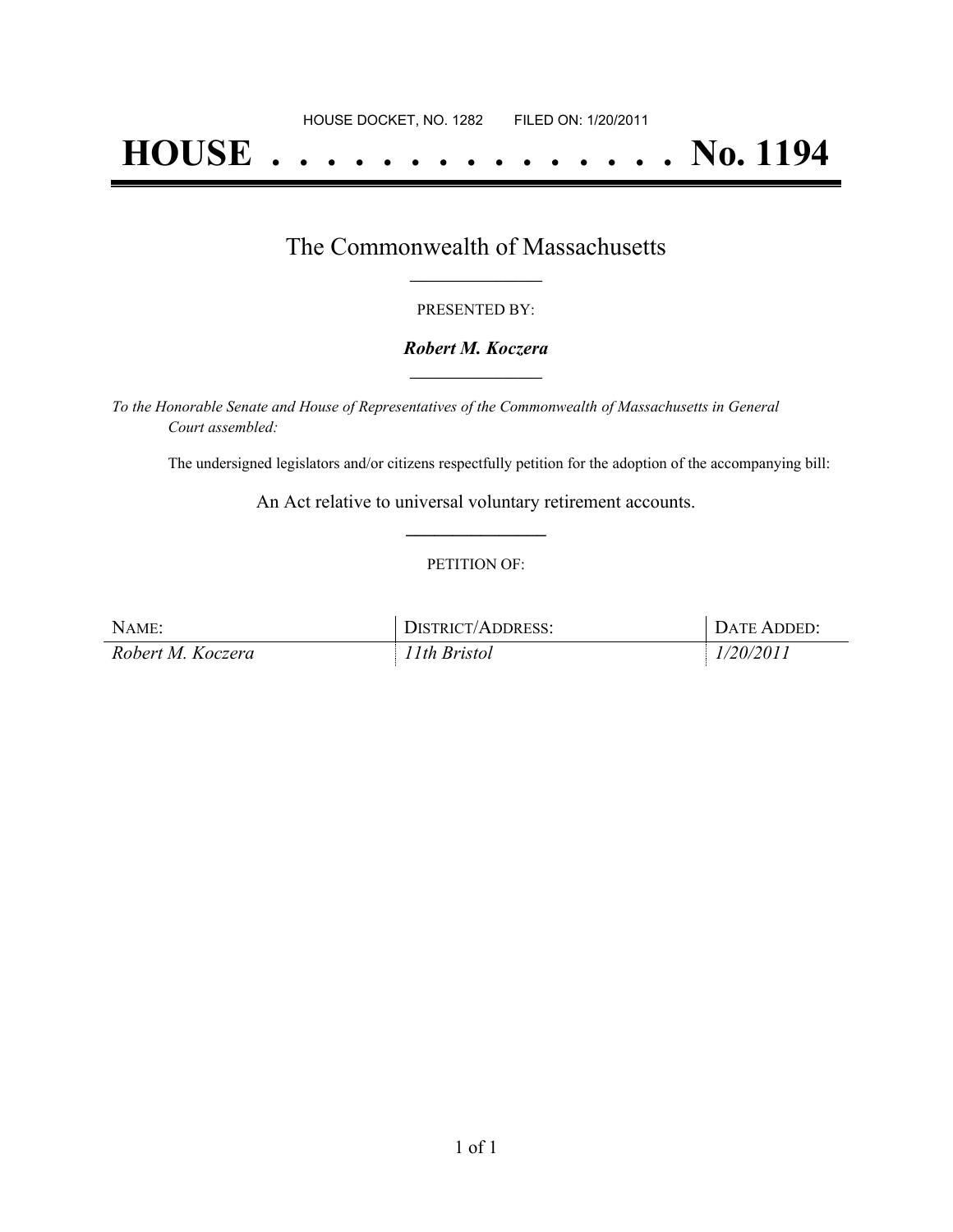By Mr. Koczera of New Bedford, petition (accompanied by bill, House, No. 1194) of Robert M. Koczera relative to universal voluntary retirement accounts. Financial Services.

## The Commonwealth of Massachusetts

**\_\_\_\_\_\_\_\_\_\_\_\_\_\_\_ In the Year Two Thousand Eleven \_\_\_\_\_\_\_\_\_\_\_\_\_\_\_**

An Act relative to universal voluntary retirement accounts.

Be it enacted by the Senate and House of Representatives in General Court assembled, and by the authority *of the same, as follows:*

| $\mathbf{1}$   | SECTION 1. The legislature finds that small and medium sized businesses find it                   |
|----------------|---------------------------------------------------------------------------------------------------|
| $\overline{2}$ | difficult to offer retirement plans because of the complexity and costs. Businesses offering      |
| 3              | retirement plans have better ability to recruit and retain employees. The Massachusetts voluntary |
| $\overline{4}$ | retirement accounts program will provide a simple and cost effective way for employers to offer   |
| 5              | an important employee benefit. The legislature also finds that many workers do not have access    |
| 6              | to an employment based retirement plan. Workers who are unable to build up pensions and           |
| 7              | savings risk living on low incomes in their old age and are more likely to become dependent on    |
| 8              | state services. The Massachusetts voluntary retirement accounts program will provide for a        |
| 9              | simple and inexpensive way for worker to save for retirement.                                     |
| 10             | SECTION 2. The definitions in this section apply throughout, unless the context clearly           |
| 11             | requires otherwise.                                                                               |
| 12             | (1)<br>"Director" means the director of the voluntary retirement accounts program.                |
| 13             | "Enrollee" means any worker in the state that is enrolled in the program.<br>(2)                  |
|                |                                                                                                   |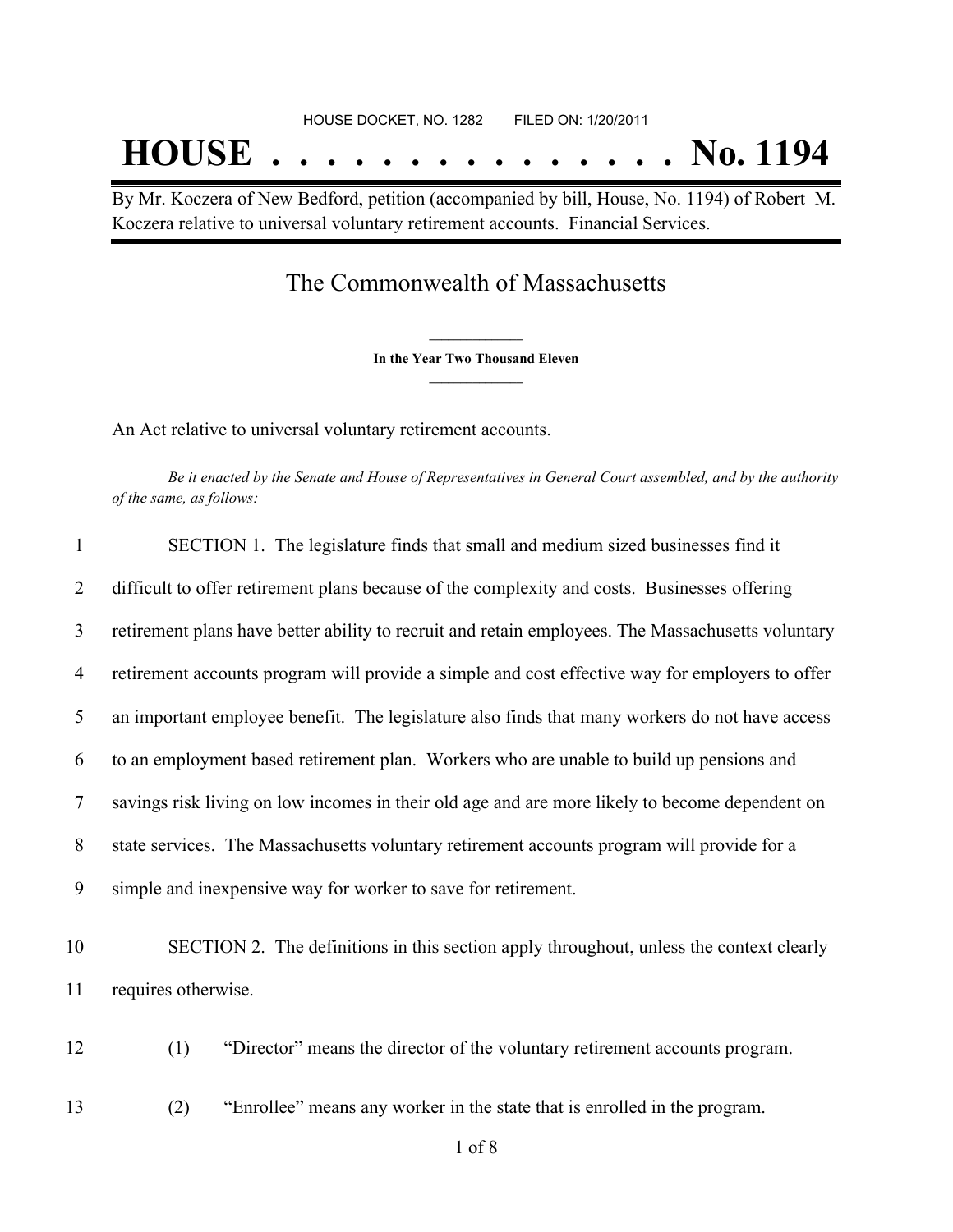(3) "Participating employer" means any private employer, with a place of business in this state, and with employees that have enrolled in the program.

 (4) "Program" means the Massachusetts voluntary retirement accounts program created by this act.

 (5) "Qualified employee" means those workers that are defined by the federal internal revenue service to be eligible to participate in a specific retirement plan.

 SECTION 3. The director is responsible for the implementation and operation of the program, directly or by contract. Sections 4 through 6 of this act may not be implemented until appropriate federal and/or philanthropic funds for start-up have been secured for deposit into the Massachusetts voluntary retirement accounts program administrative account. Once start-up funding has been expended, program implementation and operation is paid through fees on enrollee's accounts. Funds from the Massachusetts public retirement systems expense account may not be used to administer the program or to obtain program funding.

 SECTION 4. Prior to the enrollment of any private sector worker or employer in the program, the director shall design a plan for the operation of the program. The program consists of a two tier system with one or more of the following: SIMPLE IRA-type program or other internal revenue service approved employer plan, open to any employer employing one hundred or fewer qualified employees who choose to participate for their employees; and workplace based individual retirement accounts open to all workers. The director shall then seek approval if necessary from the federal internal revenue service to offer the plans and accounts to Massachusetts employers and workers on tax-qualified basis. The plans and accounts must include the option for enrollees to roll pretax contributions into an individual retirement account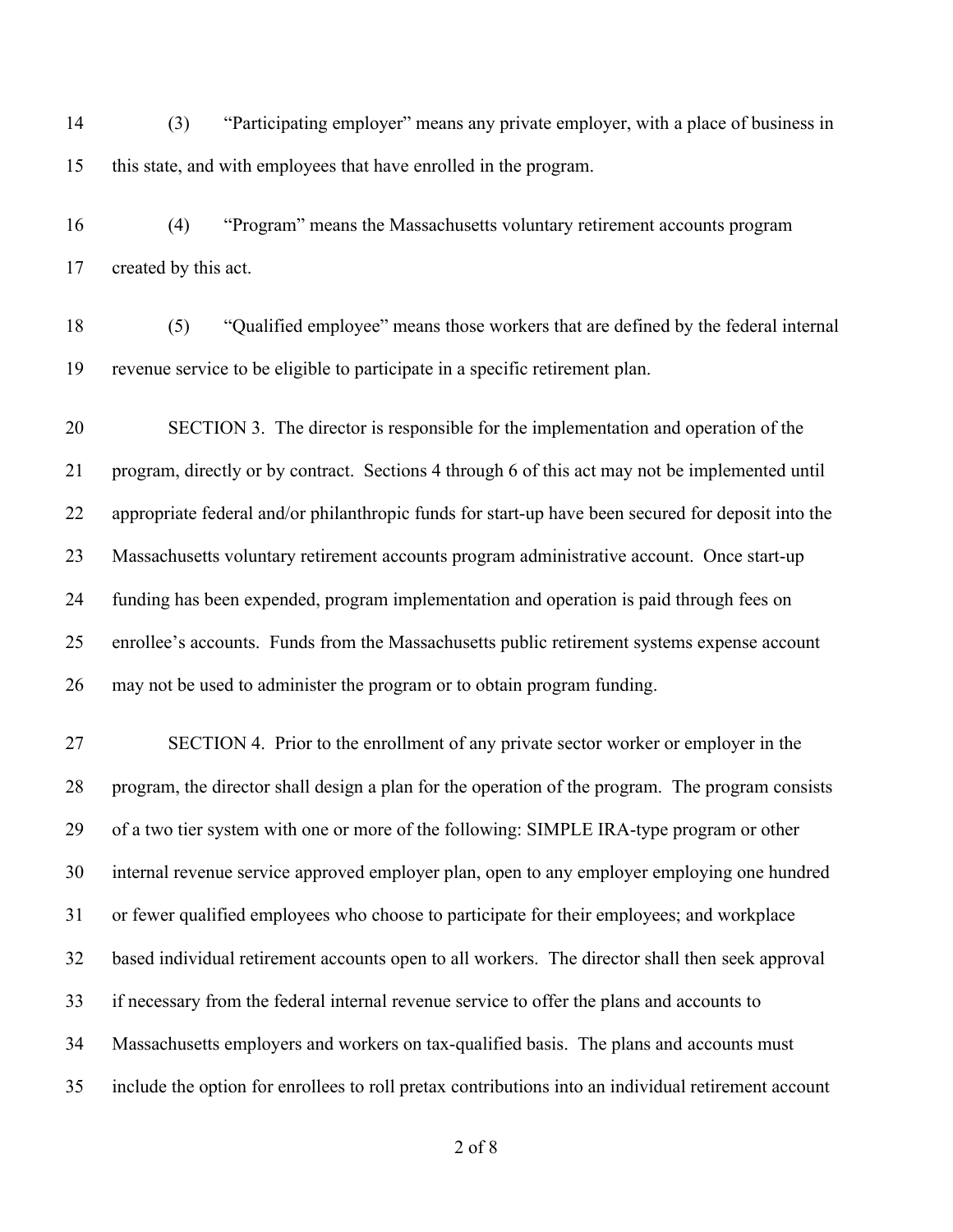or another eligible retirement plan after ceasing participation in the program. A range of investment options must be provided to meet the needs of investors with various levels of risk tolerance and various ages. Funds offered should cover a range of investment options from low risk to high risk and include options for those who do not wish to actively manage their investments. The Pension Reserves Investment Management "PRIM" Board shall provide investment options for participants to choose from, and shall establish an investment plan for participants who choose not to self-direct investments.

 SECTION 5. Enrollment in the program is not an entitlement and must not result in expenditures that exceed the amount available in the Massachusetts voluntary retirement accounts program administrative account. If it appears that continued enrollment will result in expenditures exceeding the amount available for a particular fiscal year, the director may freeze new enrollments in the program and establish a waiting list of eligible workers, or reduce enrollments.

 SECTION 6. Following the design and approval of the program under section 4 of this act, the director shall adopt all rules necessary for the implementation and operation of the program. Rules shall be written to comply with federal standards and may incorporate federal recommendations that are in the best interests of enrollees and the operations of the plan. As part of the rule development process, the director shall consult with employers, workers, private sector retirement plan administrators and providers, and any other individuals or entities the director determines relevant to the development of an effective and efficient method for operating the program.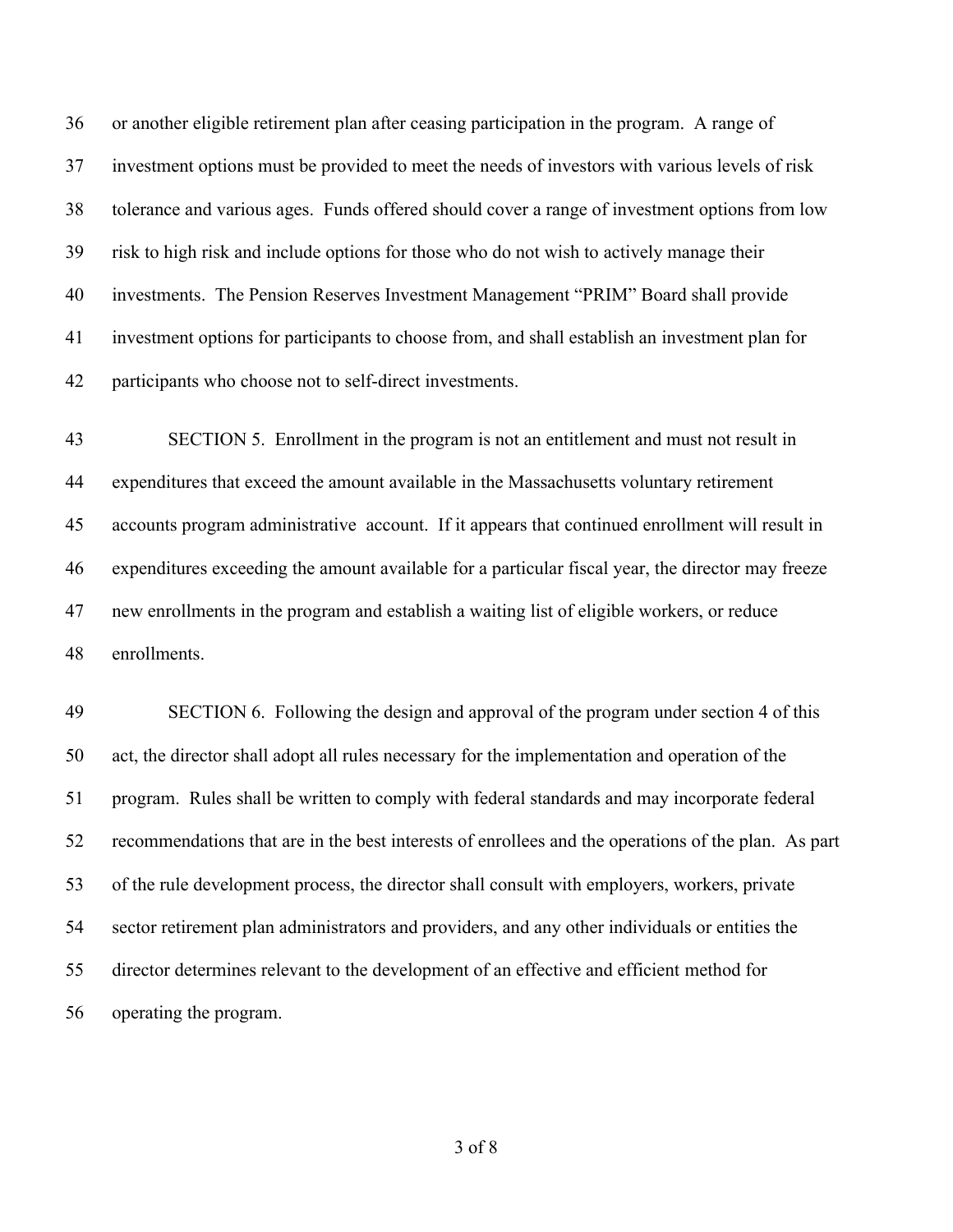| 57 | SECTION 7. (1) The Massachusetts voluntary retirement accounts program principal                   |
|----|----------------------------------------------------------------------------------------------------|
| 58 | account is established in the state treasury department and must be administered in compliance     |
| 59 | with applicable federal law and as set forth in this section. The department may make              |
| 60 | arrangements with financial institutions to serve as trustees or custodians of the Massachusetts   |
| 61 | voluntary retirement accounts as may be required or advisable to comply with applicable federal    |
| 62 | law and to provide for the efficient implementation and administration of the program.             |
| 63 | (2) The contributions elected by participating employees in accordance with section 4 of           |
| 64 | this act must be paid into the Massachusetts voluntary retirement accounts program principal       |
| 65 | account and must be sufficient to cover costs of administration and staffing in addition to such   |
| 66 | other amounts as may be determined by the director.                                                |
| 67 | (3) All moneys in the Massachusetts voluntary retirement accounts program                          |
| 68 | principal account and administrative account, all property and rights purchased therewith, and all |
| 69 | income attributable is held in trust by the Pension Reserves Investment Management                 |
| 70 | Board for the exclusive benefit of the Massachusetts voluntary retirement accounts                 |
| 71 | program participants and their beneficiaries, and, notwithstanding any other provision of this or  |
| 72 | related acts, must be held separate from other types of funds to the extent required by federal    |
| 73 | law. Neither the participating employee, nor the participant's beneficiary or beneficiaries, nor   |
| 74 | any other designee, has any right to receive any payments under the program. These payments        |
| 75 | and rights are non-assignable and non-transferable. Account balances are not subject to            |
| 76 | attachment, garnishment, or execution and are not transferable by operation of law in event of     |
| 77 | bankruptcy or insolvency, except to the extent otherwise required by law.                          |
|    |                                                                                                    |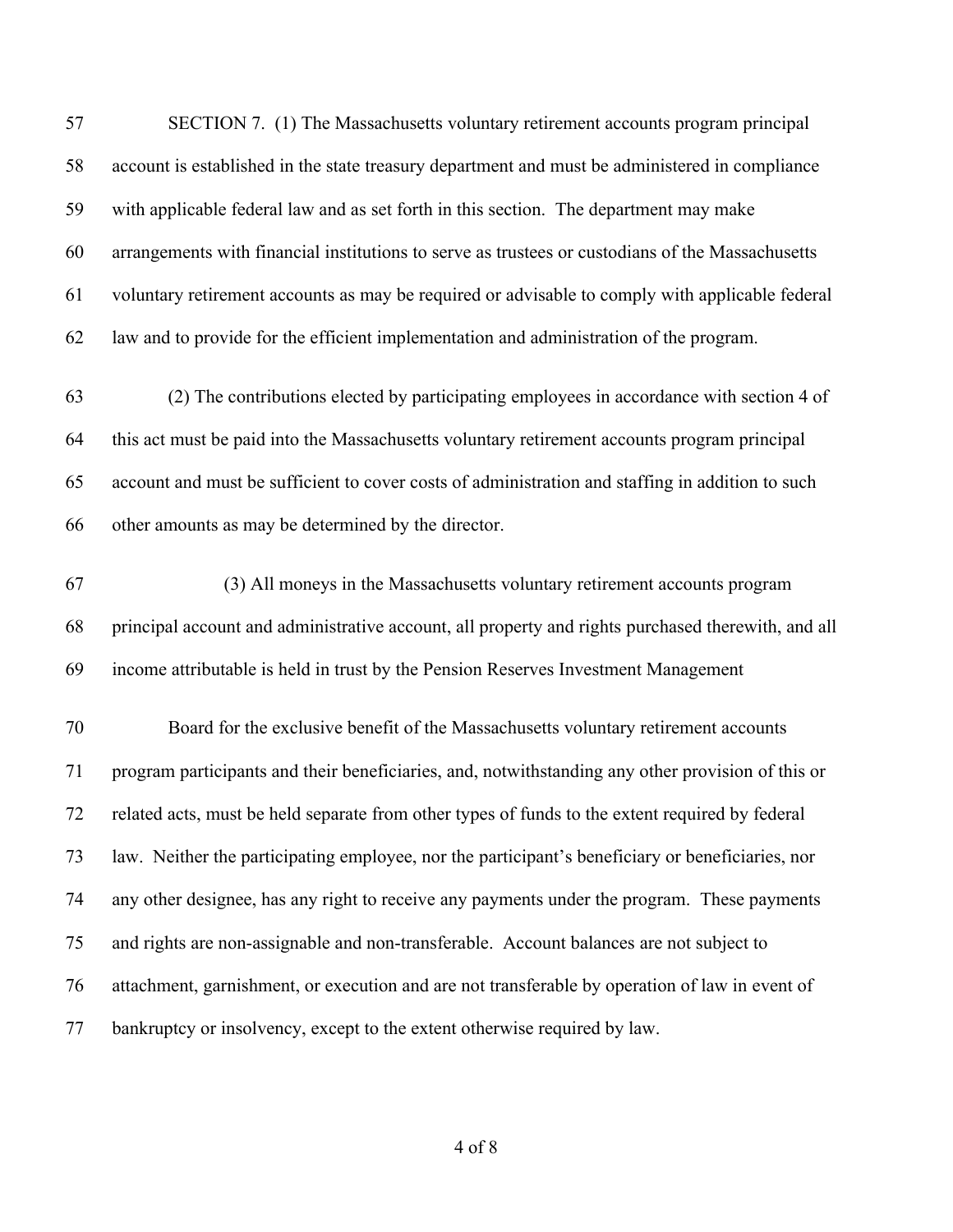(4) The Pension Reserves Investment Management Board has the full power to invest moneys in the Massachusetts voluntary retirement accounts program principal account and the administrative account. All investment and operating costs of the Pension Reserves Investment Management Board associated with the investment of the program assets must be paid by the 82 Massachusetts voluntary retirement accounts program. With the exception of these expenses, one hundred percent of all earnings from these investments shall accrue directly to the Massachusetts voluntary retirement accounts program principal account,

 (5) (a) No state board, commission, or agency, or any officer, employee, or member thereof is liable for any loss or deficiency resulting from participant investments selected under this subchapter.

88 (b) The Pension Reserves Investment Management Board or any officer, employee, or member thereof is not liable for any loss of deficiency resulting from reasonable efforts to implement investment directions under this subchapter.

 (6) The Massachusetts voluntary retirement accounts program administrative account is created in the state treasury. Federal appropriations or philanthropic grants received specifically for this program must be deposited into the Massachusetts voluntary retirement accounts program administrative account. Expenses of the department pertaining to the Massachusetts voluntary retirement accounts program including staffing and administrative expenses shall be paid out of the Massachusetts voluntary retirement accounts program administrative account. Any excess balances credited to this account over administrative expenses disbursed from this account shall be transferred to the Massachusetts voluntary retirement accounts program principal account at such time and in such amounts as may be determined by the director with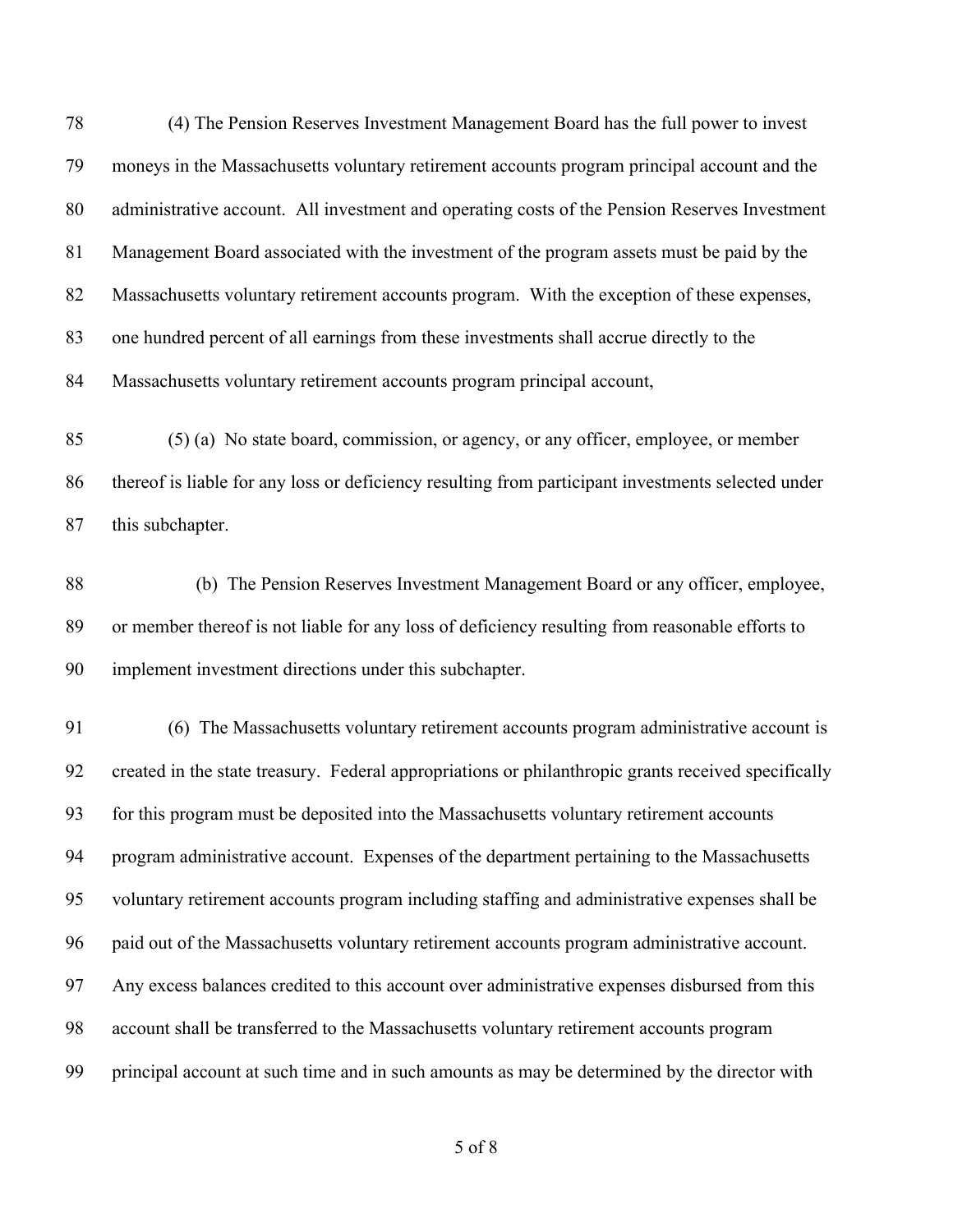the approval of the director of financial management. Any deficiency into the Massachusetts voluntary retirement accounts program administrative account caused by an excess of administrative expenses disbursed from this account shall be transferred to this account from the Massachusetts voluntary retirement accounts program principal account.

 (7) (a) (i) The director shall keep or cause to be kept full and adequate accounts and records of the assets of each individual participant, obligations, transactions, and affairs of the program. The department shall account for and report on the investment of program assets or may enter into an agreement with Pension Reserves Investment Management Board for accounting and reporting.

 (ii) The director's duties related to individual participant accounts include conducting the activities, and direction of cash movement and related wire transfers with the custodian bank and outside investment firms.

 (iii) The director has sole responsibility for contracting with any record keepers for individual participant accounts and shall manage the performance of record keepers under those contracts. In establishing contracts, the director shall give consideration to contracts that assign primary liability for all tort and contract actions to the contractor. In establishing the contracts, the department shall assume secondary liability and joint and several liability must be preserved. When considering a contract that assigns primary liability to the contractor, the director shall determine the potential liability and the costs and benefits of adding the liability considerations 119 in this subsection  $(7)$  (a) (iii) to contract language.

 (b) The director may contract with private-sector financial services firms to enroll eligible private-sector individuals and workers in the Massachusetts voluntary retirement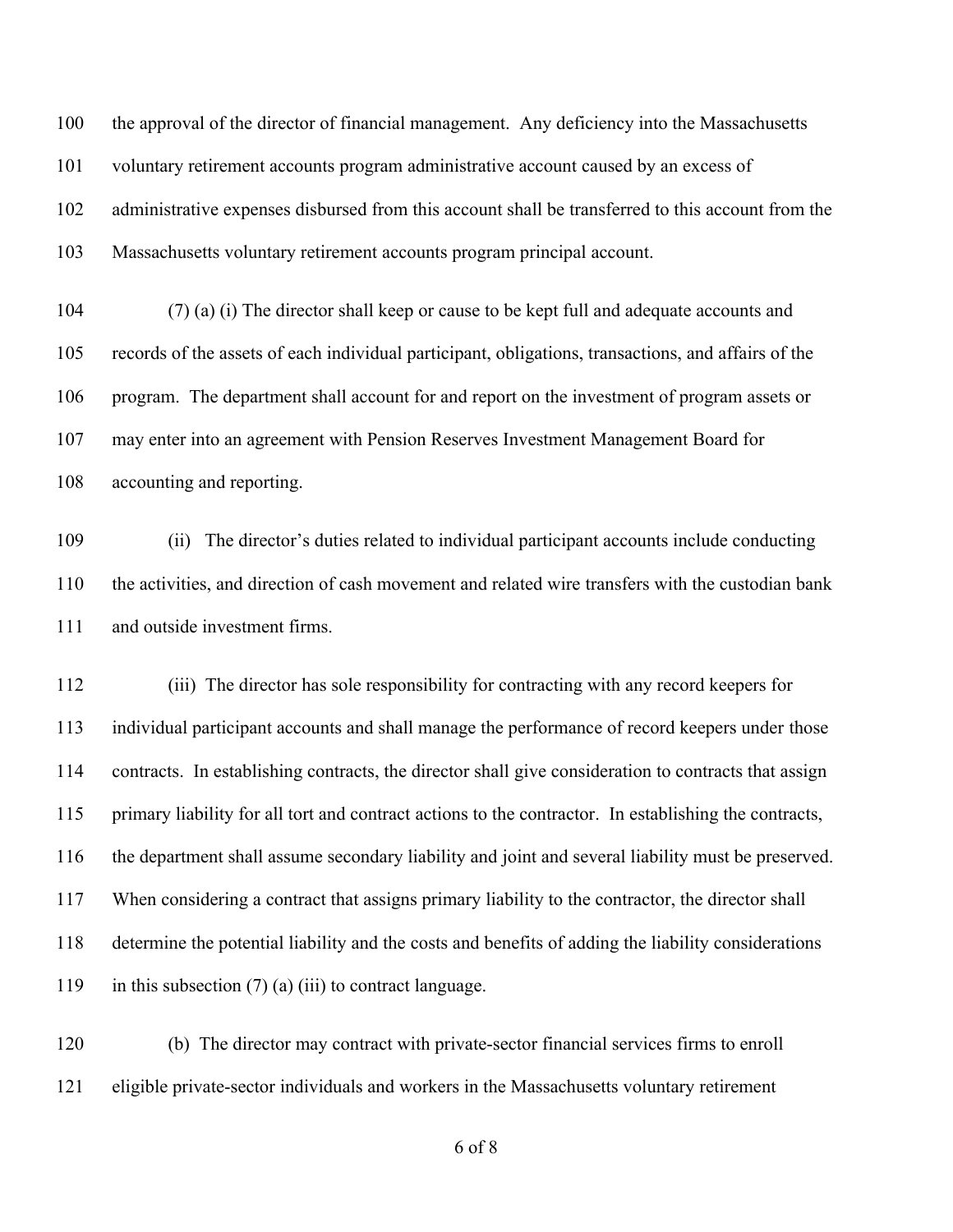accounts program. The director may establish contracts with financial services firms for this function.

 (c) (i) The director's duties under (a) (ii) of this subsection do not limit the authority of the Pension Reserves Investment Management Board to conduct its responsibilities for asset management and balancing of program funds.

 (ii) The Pension Reserves Investment Management Board has sole responsibility for contracting with outside investment firms to provide investment management for program funds and shall manage the performance of investment managers under those contracts. In establishing contracts, the Pension Reserves Investment Management Board shall give consideration to contracts that assign primary liability for all tort and contract actions to the contractor. In establishing the contracts, the Pension Reserves Investment Management Board shall assume secondary liability and joint and several liability must be preserved. When considering a contract that assigns primary liability to the contractor, the Pension Reserves Investment Management Board shall determine the potential liability and the costs and benefits of adding the 136 liability considerations in this subsection  $(7)$  (c) (ii) to contract language.

 (d) The state treasurer shall designate and define the terms of engagement for the custodial banks.

 SECTION 8. Private employers shall provide employees with the opportunity to enroll in the program, including providing for payroll deductions for those employees that enroll in the program. Employers with employees enrolled in the program are authorized to contract with the enrolled employees to defer or contribute a portion of the enrolled employees' compensation, in accordance with the program rules.